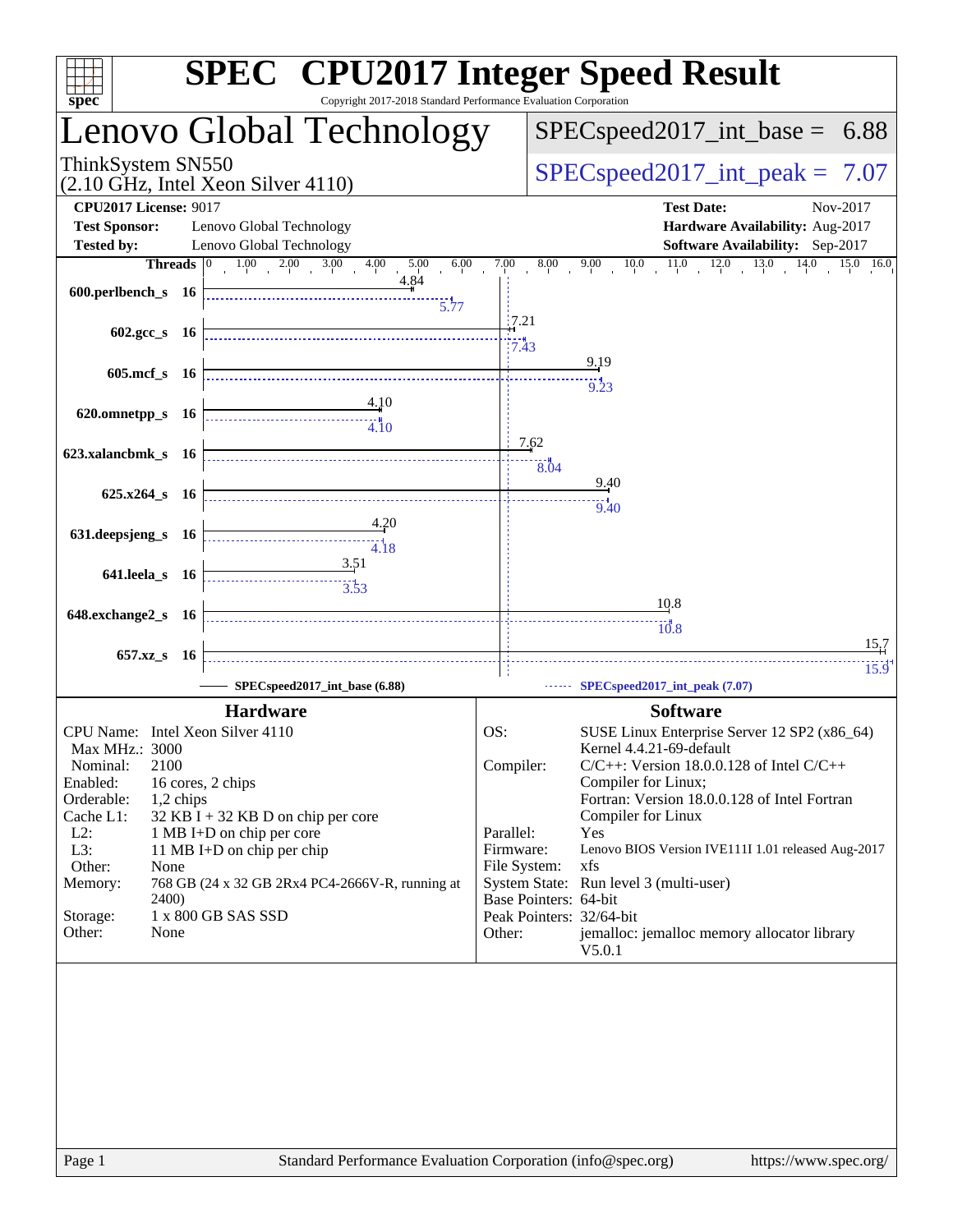

## Lenovo Global Technology

# $SPECspeed2017\_int\_base = 6.88$

### (2.10 GHz, Intel Xeon Silver 4110)

ThinkSystem SN550  $SPEC speed2017$  int peak = 7.07

**[Test Sponsor:](http://www.spec.org/auto/cpu2017/Docs/result-fields.html#TestSponsor)** Lenovo Global Technology **[Hardware Availability:](http://www.spec.org/auto/cpu2017/Docs/result-fields.html#HardwareAvailability)** Aug-2017 **[Tested by:](http://www.spec.org/auto/cpu2017/Docs/result-fields.html#Testedby)** Lenovo Global Technology **[Software Availability:](http://www.spec.org/auto/cpu2017/Docs/result-fields.html#SoftwareAvailability)** Sep-2017

**[CPU2017 License:](http://www.spec.org/auto/cpu2017/Docs/result-fields.html#CPU2017License)** 9017 **[Test Date:](http://www.spec.org/auto/cpu2017/Docs/result-fields.html#TestDate)** Nov-2017

### **[Results Table](http://www.spec.org/auto/cpu2017/Docs/result-fields.html#ResultsTable)**

|                                     | <b>Base</b>    |                |       |                |       | <b>Peak</b>    |       |                |                |              |                |              |                |              |
|-------------------------------------|----------------|----------------|-------|----------------|-------|----------------|-------|----------------|----------------|--------------|----------------|--------------|----------------|--------------|
| <b>Benchmark</b>                    | <b>Threads</b> | <b>Seconds</b> | Ratio | <b>Seconds</b> | Ratio | <b>Seconds</b> | Ratio | <b>Threads</b> | <b>Seconds</b> | <b>Ratio</b> | <b>Seconds</b> | <b>Ratio</b> | <b>Seconds</b> | <b>Ratio</b> |
| $600.$ perlbench $\mathsf{S}$       | 16             | 364            | 4.87  | 368            | 4.82  | 367            | 4.84  | 16             | 307            | 5.78         | 308            | 5.76         | 308            | 5.77         |
| $602.\text{gcc}\_\text{s}$          | 16             | 552            | 7.21  | 551            | 7.22  | 561            | 7.10  | 16             | 533            | 7.47         | 536            | 7.43         | 536            | 7.43         |
| $605$ .mcf s                        | 16             | 515            | 9.17  | 514            | 9.19  | 514            | 9.19  | 16             | 512            | 9.23         | 512            | 9.22         | 511            | 9.24         |
| 620.omnetpp_s                       | 16             | 401            | 4.07  | 394            | 4.14  | 398            | 4.10  | 16             | 400            | 4.07         | 397            | 4.10         | 395            | 4.13         |
| 623.xalancbmk s                     | 16             | 186            | 7.63  | 187            | 7.58  | 186            | 7.62  | 16             | 176            | 8.04         | 177            | 8.01         | 176            | 8.07         |
| 625.x264 s                          | 16             | 188            | 9.39  | 188            | 9.40  | 187            | 9.41  | 16             | 188            | 9.40         | 188            | 9.40         | 188            | 9.38         |
| 631.deepsjeng_s                     | 16             | 341            | 4.21  | 341            | 4.20  | 341            | 4.20  | 16             | 343            | 4.18         | 343            | 4.18         | 343            | 4.18         |
| 641.leela_s                         | 16             | 486            | 3.51  | 486            | 3.51  | 486            | 3.51  | 16             | 484            | 3.53         | 484            | 3.53         | 484            | 3.52         |
| 648.exchange2_s                     | 16             | 272            | 10.8  | 272            | 10.8  | 272            | 10.8  | 16             | 271            | 10.9         | 272            | 10.8         | 271            | 10.8         |
| $657.xz$ s                          | 16             | 391            | 15.8  | 394            | 15.7  | 394            | 15.7  | 16             | 387            | 16.0         | 389            | <b>15.9</b>  | 390            | 15.9         |
| $SPEC speed2017$ int base =<br>6.88 |                |                |       |                |       |                |       |                |                |              |                |              |                |              |

**[SPECspeed2017\\_int\\_peak =](http://www.spec.org/auto/cpu2017/Docs/result-fields.html#SPECspeed2017intpeak) 7.07**

Results appear in the [order in which they were run.](http://www.spec.org/auto/cpu2017/Docs/result-fields.html#RunOrder) Bold underlined text [indicates a median measurement](http://www.spec.org/auto/cpu2017/Docs/result-fields.html#Median).

### **[Operating System Notes](http://www.spec.org/auto/cpu2017/Docs/result-fields.html#OperatingSystemNotes)**

Stack size set to unlimited using "ulimit -s unlimited"

### **[General Notes](http://www.spec.org/auto/cpu2017/Docs/result-fields.html#GeneralNotes)**

Environment variables set by runcpu before the start of the run: LD\_LIBRARY\_PATH = "/home/cpu2017.1.0.2.ic18.0/lib/ia32:/home/cpu2017.1.0.2.ic18.0/lib/intel64" LD\_LIBRARY\_PATH = "\$LD\_LIBRARY\_PATH:/home/cpu2017.1.0.2.ic18.0/je5.0.1-32:/home/cpu2017.1.0.2.ic18.0/je5.0.1-64" OMP\_STACKSIZE = "192M"

 Binaries compiled on a system with 1x Intel Core i7-4790 CPU + 32GB RAM memory using Redhat Enterprise Linux 7.4 Transparent Huge Pages enabled by default Prior to runcpu invocation Filesystem page cache synced and cleared with: sync; echo 3> /proc/sys/vm/drop\_caches jemalloc: configured and built at default for 32bit (i686) and 64bit (x86\_64) targets; jemalloc: built with the RedHat Enterprise 7.4, and the system compiler gcc 4.8.5; jemalloc: sources avilable from jemalloc.net or <https://github.com/jemalloc/jemalloc/releases> No: The test sponsor attests, as of date of publication, that CVE-2017-5754 (Meltdown) is mitigated in the system as tested and documented. No: The test sponsor attests, as of date of publication, that CVE-2017-5753 (Spectre variant 1) is mitigated in the system as tested and documented. No: The test sponsor attests, as of date of publication, that CVE-2017-5715 (Spectre variant 2) is mitigated in the system as tested and documented.

**(Continued on next page)**

| Page 2 | Standard Performance Evaluation Corporation (info@spec.org) | https://www.spec.org/ |
|--------|-------------------------------------------------------------|-----------------------|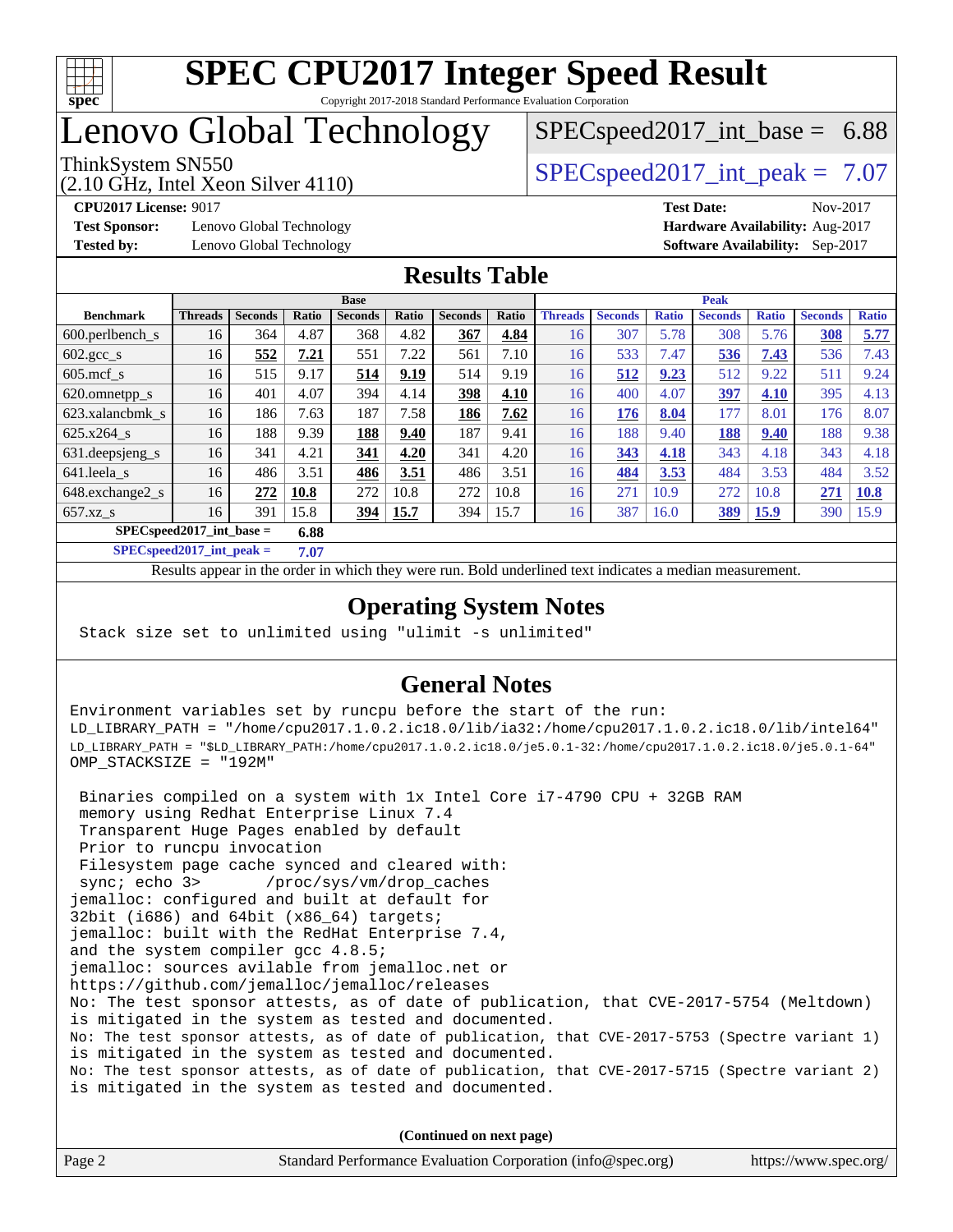

### Lenovo Global Technology

ThinkSystem SN550  $SPEC speed2017$  int peak = 7.07

 $SPECspeed2017\_int\_base = 6.88$ 

(2.10 GHz, Intel Xeon Silver 4110)

**[CPU2017 License:](http://www.spec.org/auto/cpu2017/Docs/result-fields.html#CPU2017License)** 9017 **[Test Date:](http://www.spec.org/auto/cpu2017/Docs/result-fields.html#TestDate)** Nov-2017 **[Test Sponsor:](http://www.spec.org/auto/cpu2017/Docs/result-fields.html#TestSponsor)** Lenovo Global Technology **[Hardware Availability:](http://www.spec.org/auto/cpu2017/Docs/result-fields.html#HardwareAvailability)** Aug-2017

#### **[General Notes \(Continued\)](http://www.spec.org/auto/cpu2017/Docs/result-fields.html#GeneralNotes)**

**[Tested by:](http://www.spec.org/auto/cpu2017/Docs/result-fields.html#Testedby)** Lenovo Global Technology **[Software Availability:](http://www.spec.org/auto/cpu2017/Docs/result-fields.html#SoftwareAvailability)** Sep-2017

This benchmark result is intended to provide perspective on past performance using the historical hardware and/or software described on this result page. The system as described on this result page was formerly generally available. At the time of this publication, it may not be shipping, and/or may not be supported, and/or may fail to meet other tests of General Availability described in the SPEC OSG Policy document, <http://www.spec.org/osg/policy.html> This measured result may not be representative of the result that would be measured were this benchmark run with hardware and software available as of the publication date.

#### **[Platform Notes](http://www.spec.org/auto/cpu2017/Docs/result-fields.html#PlatformNotes)**

BIOS configuration: Choose Operating Mode set to Maximum Performance Hyper-Threading set to Disable DCU Streamer Prefetcher set to Disable MONITORM/WAIT set to Enable XPT Prefetcher set to Enable DCA set to Enable Stale AtoS set to Enable LLC Deadline Alloc set to Disable Sysinfo program /home/cpu2017.1.0.2.ic18.0/bin/sysinfo Rev: r5797 of 2017-06-14 96c45e4568ad54c135fd618bcc091c0f running on SN550 Mon Nov 20 11:21:21 2017 SUT (System Under Test) info as seen by some common utilities. For more information on this section, see <https://www.spec.org/cpu2017/Docs/config.html#sysinfo> From /proc/cpuinfo model name : Intel(R) Xeon(R) Silver 4110 CPU @ 2.10GHz 2 "physical id"s (chips) 16 "processors" cores, siblings (Caution: counting these is hw and system dependent. The following excerpts from /proc/cpuinfo might not be reliable. Use with caution.) cpu cores : 8 siblings : 8 physical 0: cores 0 1 2 3 4 5 6 7 physical 1: cores 0 1 2 3 4 5 6 7 From lscpu: Architecture: x86\_64 CPU op-mode(s): 32-bit, 64-bit Byte Order: Little Endian **(Continued on next page)**

Page 3 Standard Performance Evaluation Corporation [\(info@spec.org\)](mailto:info@spec.org) <https://www.spec.org/>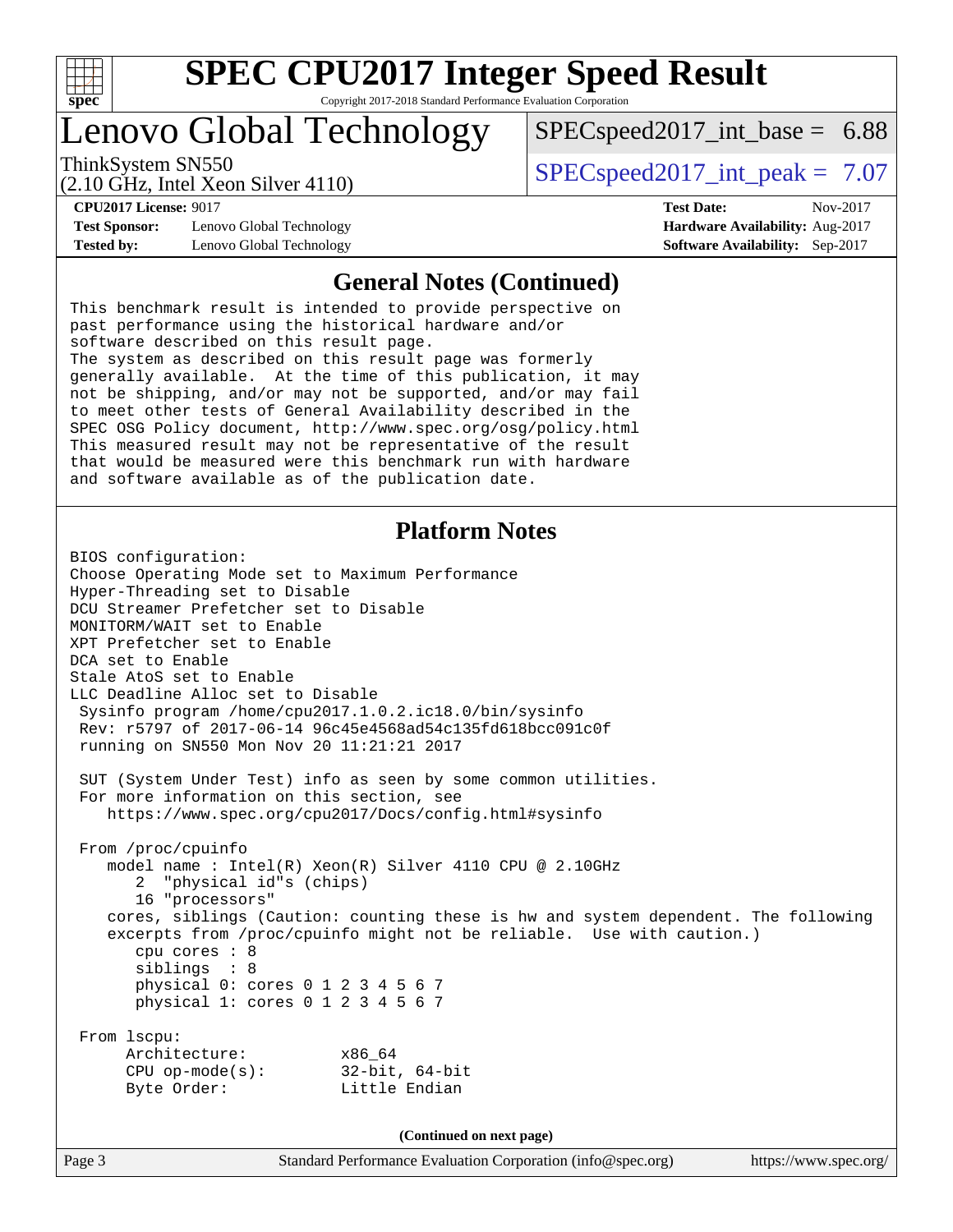

Lenovo Global Technology

[SPECspeed2017\\_int\\_base =](http://www.spec.org/auto/cpu2017/Docs/result-fields.html#SPECspeed2017intbase) 6.88

(2.10 GHz, Intel Xeon Silver 4110)

ThinkSystem SN550<br>  $(2.10 \text{ GHz. Intel Yoon Silver } 4110)$  [SPECspeed2017\\_int\\_peak =](http://www.spec.org/auto/cpu2017/Docs/result-fields.html#SPECspeed2017intpeak) 7.07

**[Test Sponsor:](http://www.spec.org/auto/cpu2017/Docs/result-fields.html#TestSponsor)** Lenovo Global Technology **[Hardware Availability:](http://www.spec.org/auto/cpu2017/Docs/result-fields.html#HardwareAvailability)** Aug-2017 **[Tested by:](http://www.spec.org/auto/cpu2017/Docs/result-fields.html#Testedby)** Lenovo Global Technology **[Software Availability:](http://www.spec.org/auto/cpu2017/Docs/result-fields.html#SoftwareAvailability)** Sep-2017

**[CPU2017 License:](http://www.spec.org/auto/cpu2017/Docs/result-fields.html#CPU2017License)** 9017 **[Test Date:](http://www.spec.org/auto/cpu2017/Docs/result-fields.html#TestDate)** Nov-2017

#### **[Platform Notes \(Continued\)](http://www.spec.org/auto/cpu2017/Docs/result-fields.html#PlatformNotes)**

|                                                                                                                                                                                                                                                                                                                                                                                         | (Continued on next page)                                                                                                                                                                                                                                                                                                                                                                                                                                                                                                                                                                                                                                                                                                                                                                                                                                                                                                                                                             |
|-----------------------------------------------------------------------------------------------------------------------------------------------------------------------------------------------------------------------------------------------------------------------------------------------------------------------------------------------------------------------------------------|--------------------------------------------------------------------------------------------------------------------------------------------------------------------------------------------------------------------------------------------------------------------------------------------------------------------------------------------------------------------------------------------------------------------------------------------------------------------------------------------------------------------------------------------------------------------------------------------------------------------------------------------------------------------------------------------------------------------------------------------------------------------------------------------------------------------------------------------------------------------------------------------------------------------------------------------------------------------------------------|
| cache size : 11264 KB<br>physical chip.<br>available: 2 nodes (0-1)<br>node 0 cpus: 0 1 2 3 4 5 6 7<br>node 0 size: 386637 MB<br>node 0 free: 385510 MB<br>node 1 cpus: 8 9 10 11 12 13 14 15<br>node 1 size: 387040 MB<br>node 1 free: 386005 MB<br>node distances:<br>node<br>$0\qquad1$<br>0: 10 21<br>1:<br>21 10                                                                   | From numactl --hardware WARNING: a numactl 'node' might or might not correspond to a                                                                                                                                                                                                                                                                                                                                                                                                                                                                                                                                                                                                                                                                                                                                                                                                                                                                                                 |
| CPU(s):<br>On-line CPU(s) list:<br>Thread( $s$ ) per core:<br>$Core(s)$ per socket:<br>Socket(s):<br>NUMA $node(s)$ :<br>Vendor ID:<br>CPU family:<br>Model:<br>Model name:<br>Stepping:<br>CPU MHz:<br>BogoMIPS:<br>Virtualization:<br>L1d cache:<br>$L1i$ cache:<br>L2 cache:<br>L3 cache:<br>NUMA $node0$ $CPU(s)$ :<br>NUMA $node1$ $CPU(s):$<br>Flags:<br>/proc/cpuinfo cache data | 16<br>$0 - 15$<br>$\mathbf 1$<br>8<br>2<br>2<br>GenuineIntel<br>6<br>85<br>$Intel(R) Xeon(R) Silver 4110 CPU @ 2.10GHz$<br>4<br>2095.072<br>4190.14<br>$VT - x$<br>32K<br>32K<br>1024K<br>11264K<br>$0 - 7$<br>$8 - 15$<br>fpu vme de pse tsc msr pae mce cx8 apic sep mtrr pge mca cmov<br>pat pse36 clflush dts acpi mmx fxsr sse sse2 ss ht tm pbe syscall nx pdpe1gb rdtscp<br>lm constant_tsc art arch_perfmon pebs bts rep_good nopl xtopology nonstop_tsc<br>aperfmperf eagerfpu pni pclmulqdq dtes64 monitor ds_cpl vmx smx est tm2 ssse3 sdbg<br>fma cx16 xtpr pdcm pcid dca sse4_1 sse4_2 x2apic movbe popcnt tsc_deadline_timer aes<br>xsave avx f16c rdrand lahf_lm abm 3dnowprefetch ida arat epb pln pts dtherm intel_pt<br>tpr_shadow vnmi flexpriority ept vpid fsgsbase tsc_adjust bmil hle avx2 smep bmi2<br>erms invpcid rtm cqm mpx avx512f avx512dq rdseed adx smap clflushopt clwb avx512cd<br>avx512bw avx512vl xsaveopt xsavec xgetbvl cqm_llc cqm_occup_llc |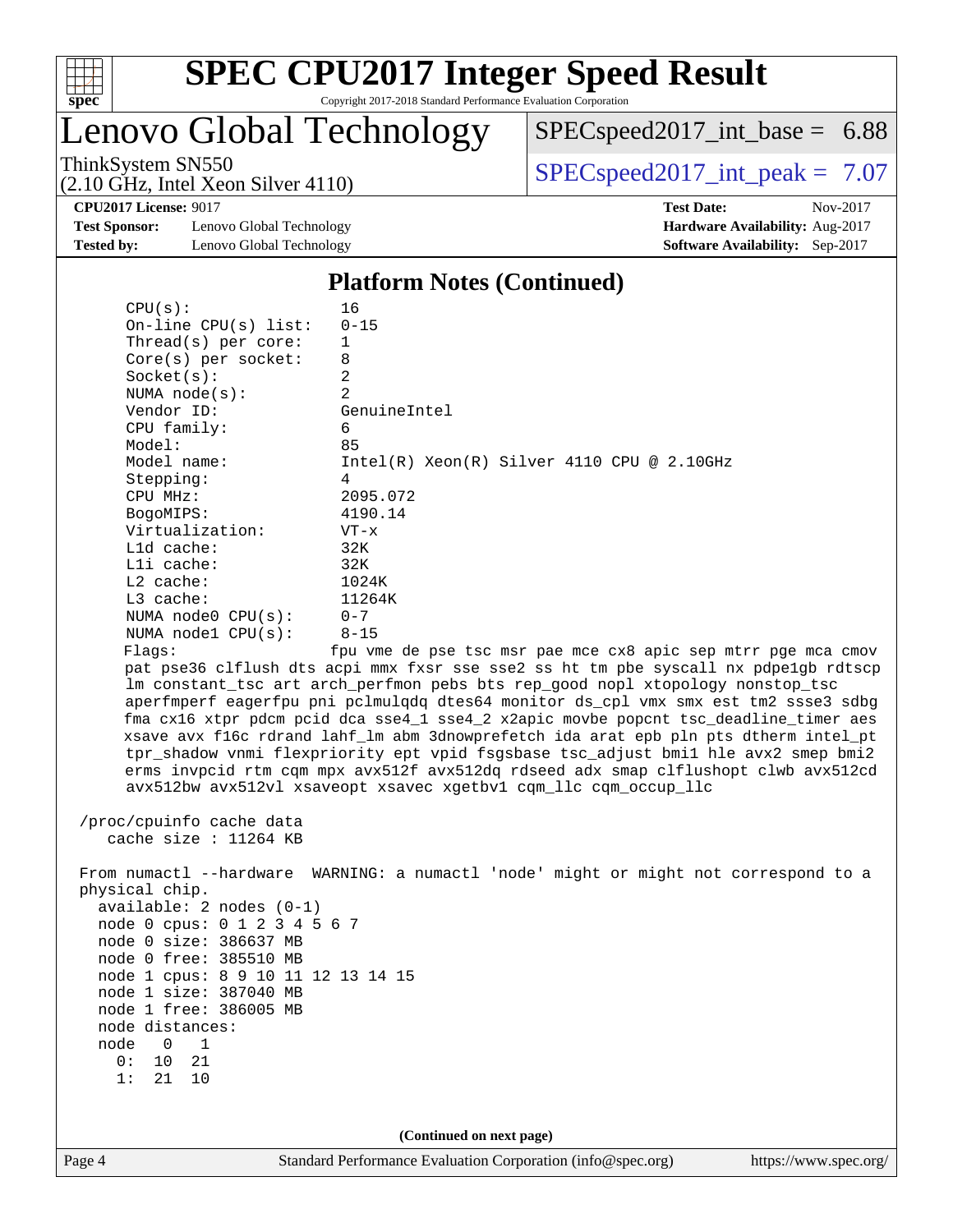

### Lenovo Global Technology

 $SPECspeed2017\_int\_base = 6.88$ 

(2.10 GHz, Intel Xeon Silver 4110)

ThinkSystem SN550  $SPEC speed2017$  int peak = 7.07

**[Test Sponsor:](http://www.spec.org/auto/cpu2017/Docs/result-fields.html#TestSponsor)** Lenovo Global Technology **[Hardware Availability:](http://www.spec.org/auto/cpu2017/Docs/result-fields.html#HardwareAvailability)** Aug-2017 **[Tested by:](http://www.spec.org/auto/cpu2017/Docs/result-fields.html#Testedby)** Lenovo Global Technology **[Software Availability:](http://www.spec.org/auto/cpu2017/Docs/result-fields.html#SoftwareAvailability)** Sep-2017

**[CPU2017 License:](http://www.spec.org/auto/cpu2017/Docs/result-fields.html#CPU2017License)** 9017 **[Test Date:](http://www.spec.org/auto/cpu2017/Docs/result-fields.html#TestDate)** Nov-2017

#### **[Platform Notes \(Continued\)](http://www.spec.org/auto/cpu2017/Docs/result-fields.html#PlatformNotes)**

 From /proc/meminfo MemTotal: 792246052 kB HugePages\_Total: 0 Hugepagesize: 2048 kB From /etc/\*release\* /etc/\*version\* SuSE-release: SUSE Linux Enterprise Server 12 (x86\_64) VERSION = 12 PATCHLEVEL = 2 # This file is deprecated and will be removed in a future service pack or release. # Please check /etc/os-release for details about this release. os-release: NAME="SLES" VERSION="12-SP2" VERSION\_ID="12.2" PRETTY\_NAME="SUSE Linux Enterprise Server 12 SP2" ID="sles" ANSI\_COLOR="0;32" CPE\_NAME="cpe:/o:suse:sles:12:sp2" uname -a: Linux SN550 4.4.21-69-default #1 SMP Tue Oct 25 10:58:20 UTC 2016 (9464f67) x86\_64 x86\_64 x86\_64 GNU/Linux run-level 3 Nov 20 11:13 SPEC is set to: /home/cpu2017.1.0.2.ic18.0 Filesystem Type Size Used Avail Use% Mounted on /dev/sda4 xfs 687G 136G 552G 20% /home Additional information from dmidecode follows. WARNING: Use caution when you interpret this section. The 'dmidecode' program reads system data which is "intended to allow hardware to be accurately determined", but the intent may not be met, as there are frequent changes to hardware, firmware, and the "DMTF SMBIOS" standard. BIOS Lenovo -[IVE111I-1.01]- 08/11/2017 Memory: 24x Samsung M393A4K40BB2-CTD 32 GB 2 rank 2666, configured at 2400 (End of data from sysinfo program) **[Compiler Version Notes](http://www.spec.org/auto/cpu2017/Docs/result-fields.html#CompilerVersionNotes)** ============================================================================== CC 600.perlbench  $s(base)$  602.gcc  $s(base)$  605.mcf  $s(base)$  625.x264  $s(base)$ peak) 657.xz\_s(base)

**(Continued on next page)**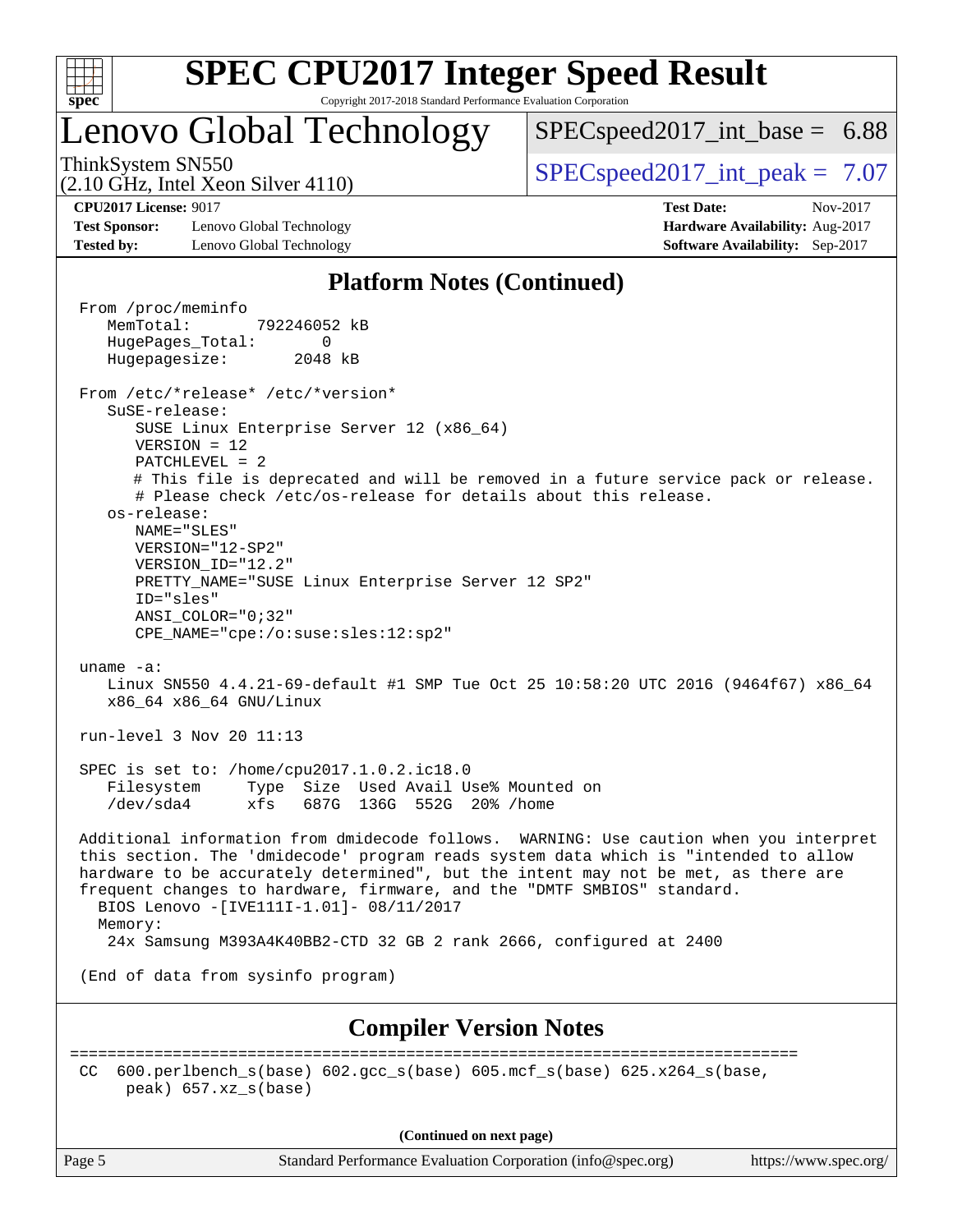

# **[SPEC CPU2017 Integer Speed Result](http://www.spec.org/auto/cpu2017/Docs/result-fields.html#SPECCPU2017IntegerSpeedResult)**

Copyright 2017-2018 Standard Performance Evaluation Corporation

### Lenovo Global Technology

[SPECspeed2017\\_int\\_base =](http://www.spec.org/auto/cpu2017/Docs/result-fields.html#SPECspeed2017intbase) 6.88

(2.10 GHz, Intel Xeon Silver 4110)

ThinkSystem SN550<br>  $\begin{array}{|l|}\n\hline\n\text{ShinkSystem} & \text{SDEC speed2017\_int\_peak} = 7.07\n\end{array}$ 

**[Test Sponsor:](http://www.spec.org/auto/cpu2017/Docs/result-fields.html#TestSponsor)** Lenovo Global Technology **[Hardware Availability:](http://www.spec.org/auto/cpu2017/Docs/result-fields.html#HardwareAvailability)** Aug-2017 **[Tested by:](http://www.spec.org/auto/cpu2017/Docs/result-fields.html#Testedby)** Lenovo Global Technology **[Software Availability:](http://www.spec.org/auto/cpu2017/Docs/result-fields.html#SoftwareAvailability)** Sep-2017

**[CPU2017 License:](http://www.spec.org/auto/cpu2017/Docs/result-fields.html#CPU2017License)** 9017 **[Test Date:](http://www.spec.org/auto/cpu2017/Docs/result-fields.html#TestDate)** Nov-2017

### **[Compiler Version Notes \(Continued\)](http://www.spec.org/auto/cpu2017/Docs/result-fields.html#CompilerVersionNotes)**

| icc (ICC) 18.0.0 20170811                                                                    |
|----------------------------------------------------------------------------------------------|
| Copyright (C) 1985-2017 Intel Corporation. All rights reserved.                              |
|                                                                                              |
|                                                                                              |
|                                                                                              |
| $600. perlbench_s (peak) 602. gcc_s (peak) 605. mcf_s (peak) 657. xz_s (peak)$<br>CC.        |
| icc (ICC) 18.0.0 20170811                                                                    |
| Copyright (C) 1985-2017 Intel Corporation. All rights reserved.                              |
|                                                                                              |
|                                                                                              |
|                                                                                              |
| CXXC 620.omnetpp_s(base) 623.xalancbmk_s(base) 631.deepsjeng_s(base)<br>$641.$ leela_s(base) |
|                                                                                              |
| icpc (ICC) 18.0.0 20170811                                                                   |
| Copyright (C) 1985-2017 Intel Corporation. All rights reserved.                              |
|                                                                                              |
|                                                                                              |
| CXXC 620.omnetpp_s(peak) 623.xalancbmk_s(peak) 631.deepsjeng_s(peak)                         |
| $641.$ leela_s(peak)                                                                         |
|                                                                                              |
| icpc (ICC) 18.0.0 20170811                                                                   |
| Copyright (C) 1985-2017 Intel Corporation. All rights reserved.                              |
|                                                                                              |
|                                                                                              |
| 648.exchange2_s(base, peak)<br>FC.                                                           |
|                                                                                              |
| ifort (IFORT) 18.0.0 20170811                                                                |
| Copyright (C) 1985-2017 Intel Corporation. All rights reserved.                              |
|                                                                                              |

### **[Base Compiler Invocation](http://www.spec.org/auto/cpu2017/Docs/result-fields.html#BaseCompilerInvocation)**

[C benchmarks](http://www.spec.org/auto/cpu2017/Docs/result-fields.html#Cbenchmarks):

[icc](http://www.spec.org/cpu2017/results/res2018q1/cpu2017-20180122-03025.flags.html#user_CCbase_intel_icc_18.0_66fc1ee009f7361af1fbd72ca7dcefbb700085f36577c54f309893dd4ec40d12360134090235512931783d35fd58c0460139e722d5067c5574d8eaf2b3e37e92)

[C++ benchmarks:](http://www.spec.org/auto/cpu2017/Docs/result-fields.html#CXXbenchmarks) [icpc](http://www.spec.org/cpu2017/results/res2018q1/cpu2017-20180122-03025.flags.html#user_CXXbase_intel_icpc_18.0_c510b6838c7f56d33e37e94d029a35b4a7bccf4766a728ee175e80a419847e808290a9b78be685c44ab727ea267ec2f070ec5dc83b407c0218cded6866a35d07)

[Fortran benchmarks](http://www.spec.org/auto/cpu2017/Docs/result-fields.html#Fortranbenchmarks): [ifort](http://www.spec.org/cpu2017/results/res2018q1/cpu2017-20180122-03025.flags.html#user_FCbase_intel_ifort_18.0_8111460550e3ca792625aed983ce982f94888b8b503583aa7ba2b8303487b4d8a21a13e7191a45c5fd58ff318f48f9492884d4413fa793fd88dd292cad7027ca)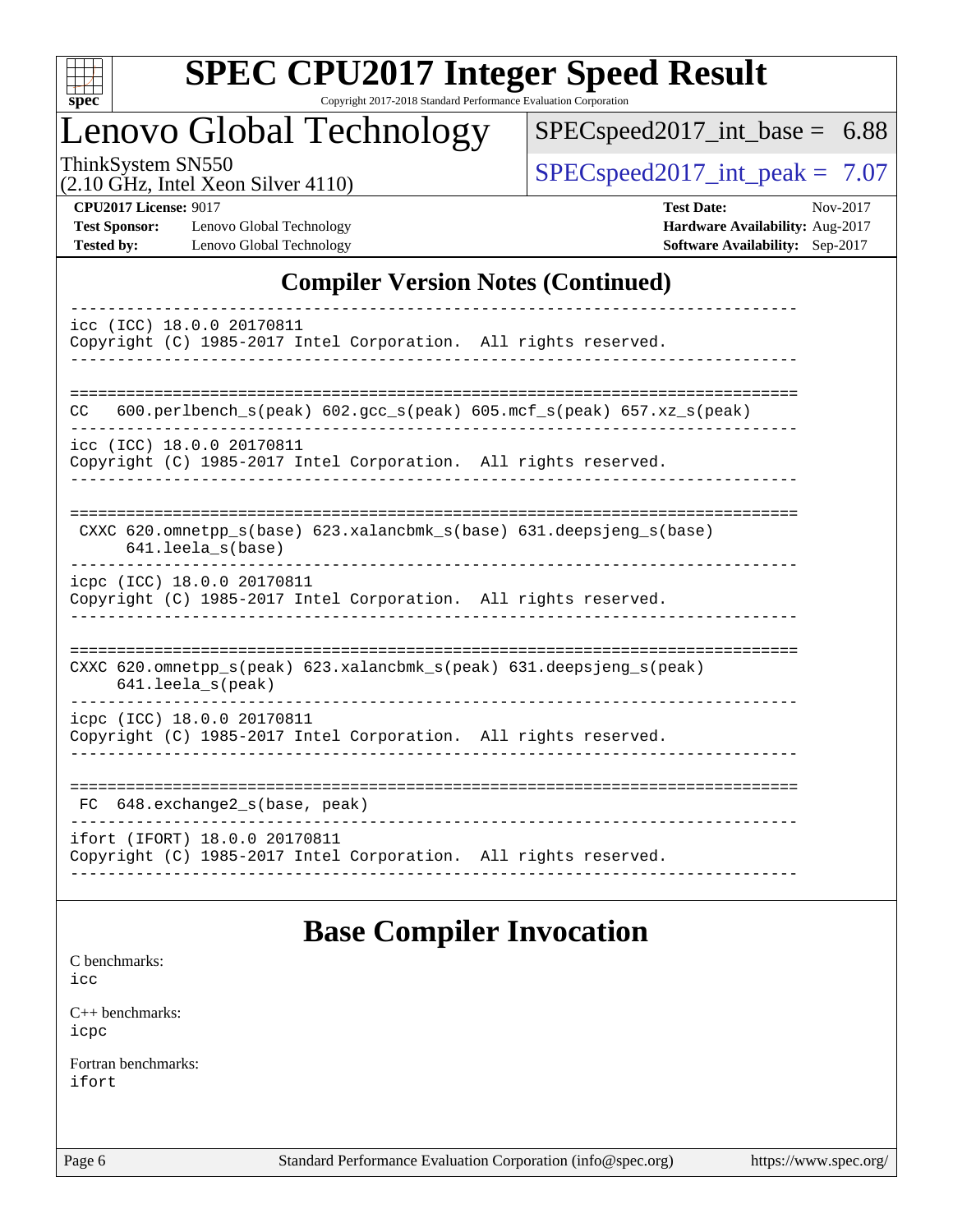

### Lenovo Global Technology

 $SPEC speed2017\_int\_base = 6.88$ 

ThinkSystem SN550  $SPEC speed2017$  int peak = 7.07

**[Test Sponsor:](http://www.spec.org/auto/cpu2017/Docs/result-fields.html#TestSponsor)** Lenovo Global Technology **[Hardware Availability:](http://www.spec.org/auto/cpu2017/Docs/result-fields.html#HardwareAvailability)** Aug-2017 **[Tested by:](http://www.spec.org/auto/cpu2017/Docs/result-fields.html#Testedby)** Lenovo Global Technology **[Software Availability:](http://www.spec.org/auto/cpu2017/Docs/result-fields.html#SoftwareAvailability)** Sep-2017

(2.10 GHz, Intel Xeon Silver 4110)

**[CPU2017 License:](http://www.spec.org/auto/cpu2017/Docs/result-fields.html#CPU2017License)** 9017 **[Test Date:](http://www.spec.org/auto/cpu2017/Docs/result-fields.html#TestDate)** Nov-2017

### **[Base Portability Flags](http://www.spec.org/auto/cpu2017/Docs/result-fields.html#BasePortabilityFlags)**

 600.perlbench\_s: [-DSPEC\\_LP64](http://www.spec.org/cpu2017/results/res2018q1/cpu2017-20180122-03025.flags.html#b600.perlbench_s_basePORTABILITY_DSPEC_LP64) [-DSPEC\\_LINUX\\_X64](http://www.spec.org/cpu2017/results/res2018q1/cpu2017-20180122-03025.flags.html#b600.perlbench_s_baseCPORTABILITY_DSPEC_LINUX_X64) 602.gcc\_s: [-DSPEC\\_LP64](http://www.spec.org/cpu2017/results/res2018q1/cpu2017-20180122-03025.flags.html#suite_basePORTABILITY602_gcc_s_DSPEC_LP64) 605.mcf\_s: [-DSPEC\\_LP64](http://www.spec.org/cpu2017/results/res2018q1/cpu2017-20180122-03025.flags.html#suite_basePORTABILITY605_mcf_s_DSPEC_LP64) 620.omnetpp\_s: [-DSPEC\\_LP64](http://www.spec.org/cpu2017/results/res2018q1/cpu2017-20180122-03025.flags.html#suite_basePORTABILITY620_omnetpp_s_DSPEC_LP64) 623.xalancbmk\_s: [-DSPEC\\_LP64](http://www.spec.org/cpu2017/results/res2018q1/cpu2017-20180122-03025.flags.html#suite_basePORTABILITY623_xalancbmk_s_DSPEC_LP64) [-DSPEC\\_LINUX](http://www.spec.org/cpu2017/results/res2018q1/cpu2017-20180122-03025.flags.html#b623.xalancbmk_s_baseCXXPORTABILITY_DSPEC_LINUX) 625.x264\_s: [-DSPEC\\_LP64](http://www.spec.org/cpu2017/results/res2018q1/cpu2017-20180122-03025.flags.html#suite_basePORTABILITY625_x264_s_DSPEC_LP64) 631.deepsjeng\_s: [-DSPEC\\_LP64](http://www.spec.org/cpu2017/results/res2018q1/cpu2017-20180122-03025.flags.html#suite_basePORTABILITY631_deepsjeng_s_DSPEC_LP64) 641.leela\_s: [-DSPEC\\_LP64](http://www.spec.org/cpu2017/results/res2018q1/cpu2017-20180122-03025.flags.html#suite_basePORTABILITY641_leela_s_DSPEC_LP64) 648.exchange2\_s: [-DSPEC\\_LP64](http://www.spec.org/cpu2017/results/res2018q1/cpu2017-20180122-03025.flags.html#suite_basePORTABILITY648_exchange2_s_DSPEC_LP64) 657.xz\_s: [-DSPEC\\_LP64](http://www.spec.org/cpu2017/results/res2018q1/cpu2017-20180122-03025.flags.html#suite_basePORTABILITY657_xz_s_DSPEC_LP64)

### **[Base Optimization Flags](http://www.spec.org/auto/cpu2017/Docs/result-fields.html#BaseOptimizationFlags)**

#### [C benchmarks](http://www.spec.org/auto/cpu2017/Docs/result-fields.html#Cbenchmarks):

[-Wl,-z,muldefs](http://www.spec.org/cpu2017/results/res2018q1/cpu2017-20180122-03025.flags.html#user_CCbase_link_force_multiple1_b4cbdb97b34bdee9ceefcfe54f4c8ea74255f0b02a4b23e853cdb0e18eb4525ac79b5a88067c842dd0ee6996c24547a27a4b99331201badda8798ef8a743f577) [-xCORE-AVX512](http://www.spec.org/cpu2017/results/res2018q1/cpu2017-20180122-03025.flags.html#user_CCbase_f-xCORE-AVX512) [-ipo](http://www.spec.org/cpu2017/results/res2018q1/cpu2017-20180122-03025.flags.html#user_CCbase_f-ipo) [-O3](http://www.spec.org/cpu2017/results/res2018q1/cpu2017-20180122-03025.flags.html#user_CCbase_f-O3) [-no-prec-div](http://www.spec.org/cpu2017/results/res2018q1/cpu2017-20180122-03025.flags.html#user_CCbase_f-no-prec-div) [-qopt-mem-layout-trans=3](http://www.spec.org/cpu2017/results/res2018q1/cpu2017-20180122-03025.flags.html#user_CCbase_f-qopt-mem-layout-trans_de80db37974c74b1f0e20d883f0b675c88c3b01e9d123adea9b28688d64333345fb62bc4a798493513fdb68f60282f9a726aa07f478b2f7113531aecce732043) [-qopenmp](http://www.spec.org/cpu2017/results/res2018q1/cpu2017-20180122-03025.flags.html#user_CCbase_qopenmp_16be0c44f24f464004c6784a7acb94aca937f053568ce72f94b139a11c7c168634a55f6653758ddd83bcf7b8463e8028bb0b48b77bcddc6b78d5d95bb1df2967) [-DSPEC\\_OPENMP](http://www.spec.org/cpu2017/results/res2018q1/cpu2017-20180122-03025.flags.html#suite_CCbase_DSPEC_OPENMP) [-L/usr/local/je5.0.1-64/lib](http://www.spec.org/cpu2017/results/res2018q1/cpu2017-20180122-03025.flags.html#user_CCbase_jemalloc_link_path64_4b10a636b7bce113509b17f3bd0d6226c5fb2346b9178c2d0232c14f04ab830f976640479e5c33dc2bcbbdad86ecfb6634cbbd4418746f06f368b512fced5394) [-ljemalloc](http://www.spec.org/cpu2017/results/res2018q1/cpu2017-20180122-03025.flags.html#user_CCbase_jemalloc_link_lib_d1249b907c500fa1c0672f44f562e3d0f79738ae9e3c4a9c376d49f265a04b9c99b167ecedbf6711b3085be911c67ff61f150a17b3472be731631ba4d0471706)

#### [C++ benchmarks:](http://www.spec.org/auto/cpu2017/Docs/result-fields.html#CXXbenchmarks)

[-Wl,-z,muldefs](http://www.spec.org/cpu2017/results/res2018q1/cpu2017-20180122-03025.flags.html#user_CXXbase_link_force_multiple1_b4cbdb97b34bdee9ceefcfe54f4c8ea74255f0b02a4b23e853cdb0e18eb4525ac79b5a88067c842dd0ee6996c24547a27a4b99331201badda8798ef8a743f577) [-xCORE-AVX512](http://www.spec.org/cpu2017/results/res2018q1/cpu2017-20180122-03025.flags.html#user_CXXbase_f-xCORE-AVX512) [-ipo](http://www.spec.org/cpu2017/results/res2018q1/cpu2017-20180122-03025.flags.html#user_CXXbase_f-ipo) [-O3](http://www.spec.org/cpu2017/results/res2018q1/cpu2017-20180122-03025.flags.html#user_CXXbase_f-O3) [-no-prec-div](http://www.spec.org/cpu2017/results/res2018q1/cpu2017-20180122-03025.flags.html#user_CXXbase_f-no-prec-div) [-qopt-mem-layout-trans=3](http://www.spec.org/cpu2017/results/res2018q1/cpu2017-20180122-03025.flags.html#user_CXXbase_f-qopt-mem-layout-trans_de80db37974c74b1f0e20d883f0b675c88c3b01e9d123adea9b28688d64333345fb62bc4a798493513fdb68f60282f9a726aa07f478b2f7113531aecce732043) [-L/usr/local/je5.0.1-64/lib](http://www.spec.org/cpu2017/results/res2018q1/cpu2017-20180122-03025.flags.html#user_CXXbase_jemalloc_link_path64_4b10a636b7bce113509b17f3bd0d6226c5fb2346b9178c2d0232c14f04ab830f976640479e5c33dc2bcbbdad86ecfb6634cbbd4418746f06f368b512fced5394) [-ljemalloc](http://www.spec.org/cpu2017/results/res2018q1/cpu2017-20180122-03025.flags.html#user_CXXbase_jemalloc_link_lib_d1249b907c500fa1c0672f44f562e3d0f79738ae9e3c4a9c376d49f265a04b9c99b167ecedbf6711b3085be911c67ff61f150a17b3472be731631ba4d0471706)

#### [Fortran benchmarks](http://www.spec.org/auto/cpu2017/Docs/result-fields.html#Fortranbenchmarks):

[-Wl,-z,muldefs](http://www.spec.org/cpu2017/results/res2018q1/cpu2017-20180122-03025.flags.html#user_FCbase_link_force_multiple1_b4cbdb97b34bdee9ceefcfe54f4c8ea74255f0b02a4b23e853cdb0e18eb4525ac79b5a88067c842dd0ee6996c24547a27a4b99331201badda8798ef8a743f577) [-xCORE-AVX512](http://www.spec.org/cpu2017/results/res2018q1/cpu2017-20180122-03025.flags.html#user_FCbase_f-xCORE-AVX512) [-ipo](http://www.spec.org/cpu2017/results/res2018q1/cpu2017-20180122-03025.flags.html#user_FCbase_f-ipo) [-O3](http://www.spec.org/cpu2017/results/res2018q1/cpu2017-20180122-03025.flags.html#user_FCbase_f-O3) [-no-prec-div](http://www.spec.org/cpu2017/results/res2018q1/cpu2017-20180122-03025.flags.html#user_FCbase_f-no-prec-div) [-qopt-mem-layout-trans=3](http://www.spec.org/cpu2017/results/res2018q1/cpu2017-20180122-03025.flags.html#user_FCbase_f-qopt-mem-layout-trans_de80db37974c74b1f0e20d883f0b675c88c3b01e9d123adea9b28688d64333345fb62bc4a798493513fdb68f60282f9a726aa07f478b2f7113531aecce732043) [-nostandard-realloc-lhs](http://www.spec.org/cpu2017/results/res2018q1/cpu2017-20180122-03025.flags.html#user_FCbase_f_2003_std_realloc_82b4557e90729c0f113870c07e44d33d6f5a304b4f63d4c15d2d0f1fab99f5daaed73bdb9275d9ae411527f28b936061aa8b9c8f2d63842963b95c9dd6426b8a) [-align array32byte](http://www.spec.org/cpu2017/results/res2018q1/cpu2017-20180122-03025.flags.html#user_FCbase_align_array32byte_b982fe038af199962ba9a80c053b8342c548c85b40b8e86eb3cc33dee0d7986a4af373ac2d51c3f7cf710a18d62fdce2948f201cd044323541f22fc0fffc51b6) [-L/usr/local/je5.0.1-64/lib](http://www.spec.org/cpu2017/results/res2018q1/cpu2017-20180122-03025.flags.html#user_FCbase_jemalloc_link_path64_4b10a636b7bce113509b17f3bd0d6226c5fb2346b9178c2d0232c14f04ab830f976640479e5c33dc2bcbbdad86ecfb6634cbbd4418746f06f368b512fced5394) [-ljemalloc](http://www.spec.org/cpu2017/results/res2018q1/cpu2017-20180122-03025.flags.html#user_FCbase_jemalloc_link_lib_d1249b907c500fa1c0672f44f562e3d0f79738ae9e3c4a9c376d49f265a04b9c99b167ecedbf6711b3085be911c67ff61f150a17b3472be731631ba4d0471706)

### **[Base Other Flags](http://www.spec.org/auto/cpu2017/Docs/result-fields.html#BaseOtherFlags)**

[C benchmarks](http://www.spec.org/auto/cpu2017/Docs/result-fields.html#Cbenchmarks):  $-m64 - std= c11$  $-m64 - std= c11$ 

[C++ benchmarks:](http://www.spec.org/auto/cpu2017/Docs/result-fields.html#CXXbenchmarks) [-m64](http://www.spec.org/cpu2017/results/res2018q1/cpu2017-20180122-03025.flags.html#user_CXXbase_intel_intel64_18.0_af43caccfc8ded86e7699f2159af6efc7655f51387b94da716254467f3c01020a5059329e2569e4053f409e7c9202a7efc638f7a6d1ffb3f52dea4a3e31d82ab)

[Fortran benchmarks](http://www.spec.org/auto/cpu2017/Docs/result-fields.html#Fortranbenchmarks): [-m64](http://www.spec.org/cpu2017/results/res2018q1/cpu2017-20180122-03025.flags.html#user_FCbase_intel_intel64_18.0_af43caccfc8ded86e7699f2159af6efc7655f51387b94da716254467f3c01020a5059329e2569e4053f409e7c9202a7efc638f7a6d1ffb3f52dea4a3e31d82ab)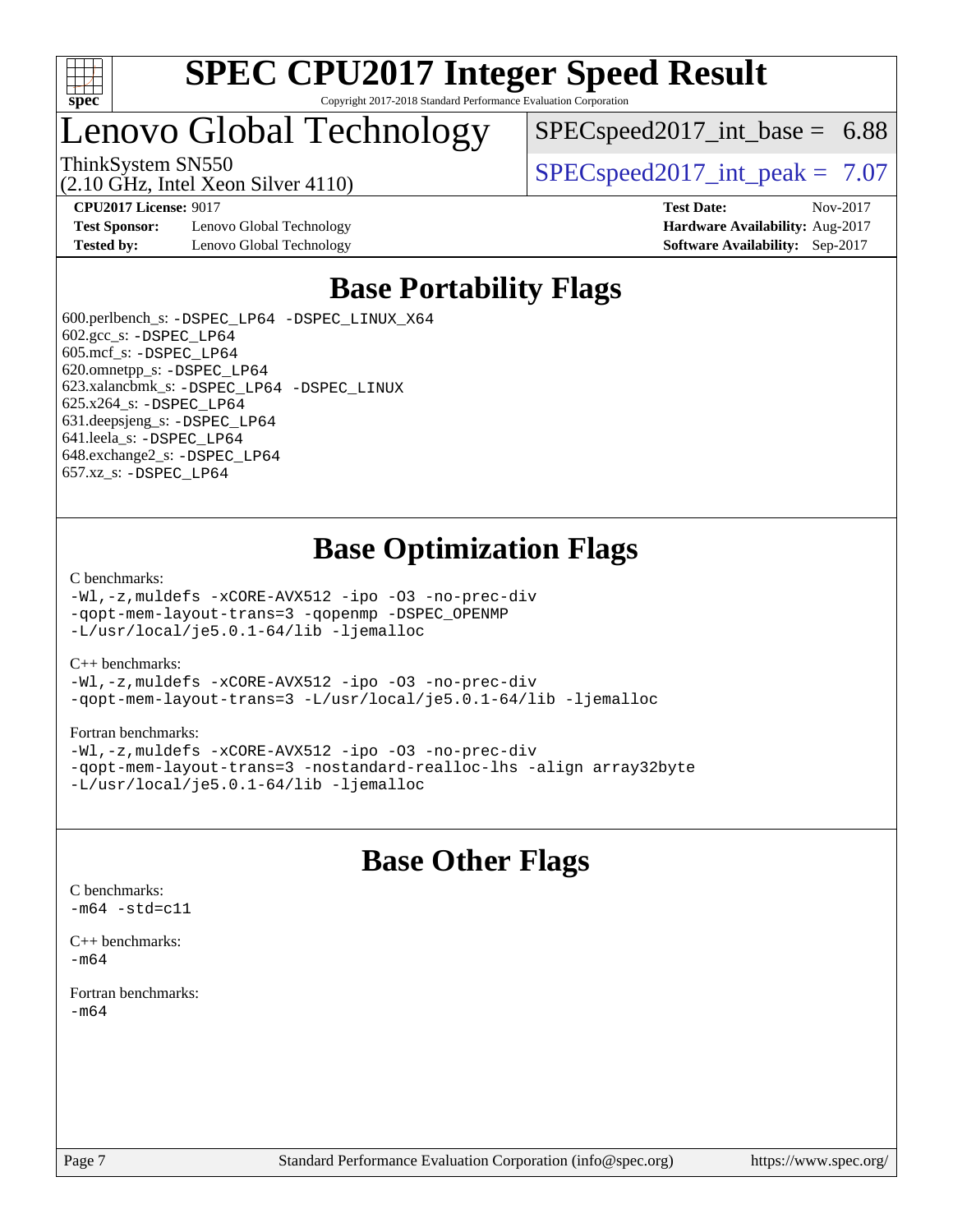

## enovo Global Technology

 $SPECspeed2017\_int\_base = 6.88$ 

ThinkSystem SN550  $SPEC speed2017$  int peak = 7.07

**[Test Sponsor:](http://www.spec.org/auto/cpu2017/Docs/result-fields.html#TestSponsor)** Lenovo Global Technology **[Hardware Availability:](http://www.spec.org/auto/cpu2017/Docs/result-fields.html#HardwareAvailability)** Aug-2017 **[Tested by:](http://www.spec.org/auto/cpu2017/Docs/result-fields.html#Testedby)** Lenovo Global Technology **[Software Availability:](http://www.spec.org/auto/cpu2017/Docs/result-fields.html#SoftwareAvailability)** Sep-2017

(2.10 GHz, Intel Xeon Silver 4110)

**[CPU2017 License:](http://www.spec.org/auto/cpu2017/Docs/result-fields.html#CPU2017License)** 9017 **[Test Date:](http://www.spec.org/auto/cpu2017/Docs/result-fields.html#TestDate)** Nov-2017

### **[Peak Compiler Invocation](http://www.spec.org/auto/cpu2017/Docs/result-fields.html#PeakCompilerInvocation)**

[C benchmarks](http://www.spec.org/auto/cpu2017/Docs/result-fields.html#Cbenchmarks):

[icc](http://www.spec.org/cpu2017/results/res2018q1/cpu2017-20180122-03025.flags.html#user_CCpeak_intel_icc_18.0_66fc1ee009f7361af1fbd72ca7dcefbb700085f36577c54f309893dd4ec40d12360134090235512931783d35fd58c0460139e722d5067c5574d8eaf2b3e37e92)

[C++ benchmarks:](http://www.spec.org/auto/cpu2017/Docs/result-fields.html#CXXbenchmarks) [icpc](http://www.spec.org/cpu2017/results/res2018q1/cpu2017-20180122-03025.flags.html#user_CXXpeak_intel_icpc_18.0_c510b6838c7f56d33e37e94d029a35b4a7bccf4766a728ee175e80a419847e808290a9b78be685c44ab727ea267ec2f070ec5dc83b407c0218cded6866a35d07)

[Fortran benchmarks](http://www.spec.org/auto/cpu2017/Docs/result-fields.html#Fortranbenchmarks): [ifort](http://www.spec.org/cpu2017/results/res2018q1/cpu2017-20180122-03025.flags.html#user_FCpeak_intel_ifort_18.0_8111460550e3ca792625aed983ce982f94888b8b503583aa7ba2b8303487b4d8a21a13e7191a45c5fd58ff318f48f9492884d4413fa793fd88dd292cad7027ca)

### **[Peak Portability Flags](http://www.spec.org/auto/cpu2017/Docs/result-fields.html#PeakPortabilityFlags)**

 600.perlbench\_s: [-DSPEC\\_LP64](http://www.spec.org/cpu2017/results/res2018q1/cpu2017-20180122-03025.flags.html#b600.perlbench_s_peakPORTABILITY_DSPEC_LP64) [-DSPEC\\_LINUX\\_X64](http://www.spec.org/cpu2017/results/res2018q1/cpu2017-20180122-03025.flags.html#b600.perlbench_s_peakCPORTABILITY_DSPEC_LINUX_X64) 602.gcc\_s: [-DSPEC\\_LP64](http://www.spec.org/cpu2017/results/res2018q1/cpu2017-20180122-03025.flags.html#suite_peakPORTABILITY602_gcc_s_DSPEC_LP64) 605.mcf\_s: [-DSPEC\\_LP64](http://www.spec.org/cpu2017/results/res2018q1/cpu2017-20180122-03025.flags.html#suite_peakPORTABILITY605_mcf_s_DSPEC_LP64) 620.omnetpp\_s: [-DSPEC\\_LP64](http://www.spec.org/cpu2017/results/res2018q1/cpu2017-20180122-03025.flags.html#suite_peakPORTABILITY620_omnetpp_s_DSPEC_LP64) 623.xalancbmk\_s: [-D\\_FILE\\_OFFSET\\_BITS=64](http://www.spec.org/cpu2017/results/res2018q1/cpu2017-20180122-03025.flags.html#user_peakPORTABILITY623_xalancbmk_s_file_offset_bits_64_5ae949a99b284ddf4e95728d47cb0843d81b2eb0e18bdfe74bbf0f61d0b064f4bda2f10ea5eb90e1dcab0e84dbc592acfc5018bc955c18609f94ddb8d550002c) [-DSPEC\\_LINUX](http://www.spec.org/cpu2017/results/res2018q1/cpu2017-20180122-03025.flags.html#b623.xalancbmk_s_peakCXXPORTABILITY_DSPEC_LINUX) 625.x264\_s: [-DSPEC\\_LP64](http://www.spec.org/cpu2017/results/res2018q1/cpu2017-20180122-03025.flags.html#suite_peakPORTABILITY625_x264_s_DSPEC_LP64) 631.deepsjeng\_s: [-DSPEC\\_LP64](http://www.spec.org/cpu2017/results/res2018q1/cpu2017-20180122-03025.flags.html#suite_peakPORTABILITY631_deepsjeng_s_DSPEC_LP64) 641.leela\_s: [-DSPEC\\_LP64](http://www.spec.org/cpu2017/results/res2018q1/cpu2017-20180122-03025.flags.html#suite_peakPORTABILITY641_leela_s_DSPEC_LP64) 648.exchange2\_s: [-DSPEC\\_LP64](http://www.spec.org/cpu2017/results/res2018q1/cpu2017-20180122-03025.flags.html#suite_peakPORTABILITY648_exchange2_s_DSPEC_LP64) 657.xz\_s: [-DSPEC\\_LP64](http://www.spec.org/cpu2017/results/res2018q1/cpu2017-20180122-03025.flags.html#suite_peakPORTABILITY657_xz_s_DSPEC_LP64)

### **[Peak Optimization Flags](http://www.spec.org/auto/cpu2017/Docs/result-fields.html#PeakOptimizationFlags)**

[C benchmarks](http://www.spec.org/auto/cpu2017/Docs/result-fields.html#Cbenchmarks):

600.perlbench\_s:  $-W1$ , -z, muldefs [-prof-gen](http://www.spec.org/cpu2017/results/res2018q1/cpu2017-20180122-03025.flags.html#user_peakPASS1_CFLAGSPASS1_LDFLAGS600_perlbench_s_prof_gen_5aa4926d6013ddb2a31985c654b3eb18169fc0c6952a63635c234f711e6e63dd76e94ad52365559451ec499a2cdb89e4dc58ba4c67ef54ca681ffbe1461d6b36)(pass 1) [-prof-use](http://www.spec.org/cpu2017/results/res2018q1/cpu2017-20180122-03025.flags.html#user_peakPASS2_CFLAGSPASS2_LDFLAGS600_perlbench_s_prof_use_1a21ceae95f36a2b53c25747139a6c16ca95bd9def2a207b4f0849963b97e94f5260e30a0c64f4bb623698870e679ca08317ef8150905d41bd88c6f78df73f19)(pass 2) -02 [-xCORE-AVX512](http://www.spec.org/cpu2017/results/res2018q1/cpu2017-20180122-03025.flags.html#user_peakPASS2_COPTIMIZE600_perlbench_s_f-xCORE-AVX512) [-qopt-mem-layout-trans=3](http://www.spec.org/cpu2017/results/res2018q1/cpu2017-20180122-03025.flags.html#user_peakPASS1_COPTIMIZEPASS2_COPTIMIZE600_perlbench_s_f-qopt-mem-layout-trans_de80db37974c74b1f0e20d883f0b675c88c3b01e9d123adea9b28688d64333345fb62bc4a798493513fdb68f60282f9a726aa07f478b2f7113531aecce732043) [-ipo](http://www.spec.org/cpu2017/results/res2018q1/cpu2017-20180122-03025.flags.html#user_peakPASS2_COPTIMIZE600_perlbench_s_f-ipo) [-O3](http://www.spec.org/cpu2017/results/res2018q1/cpu2017-20180122-03025.flags.html#user_peakPASS2_COPTIMIZE600_perlbench_s_f-O3) [-no-prec-div](http://www.spec.org/cpu2017/results/res2018q1/cpu2017-20180122-03025.flags.html#user_peakPASS2_COPTIMIZE600_perlbench_s_f-no-prec-div) [-DSPEC\\_SUPPRESS\\_OPENMP](http://www.spec.org/cpu2017/results/res2018q1/cpu2017-20180122-03025.flags.html#suite_peakPASS1_COPTIMIZE600_perlbench_s_DSPEC_SUPPRESS_OPENMP) [-qopenmp](http://www.spec.org/cpu2017/results/res2018q1/cpu2017-20180122-03025.flags.html#user_peakPASS2_COPTIMIZE600_perlbench_s_qopenmp_16be0c44f24f464004c6784a7acb94aca937f053568ce72f94b139a11c7c168634a55f6653758ddd83bcf7b8463e8028bb0b48b77bcddc6b78d5d95bb1df2967) [-DSPEC\\_OPENMP](http://www.spec.org/cpu2017/results/res2018q1/cpu2017-20180122-03025.flags.html#suite_peakPASS2_COPTIMIZE600_perlbench_s_DSPEC_OPENMP) [-fno-strict-overflow](http://www.spec.org/cpu2017/results/res2018q1/cpu2017-20180122-03025.flags.html#user_peakEXTRA_OPTIMIZE600_perlbench_s_f-fno-strict-overflow) [-L/usr/local/je5.0.1-64/lib](http://www.spec.org/cpu2017/results/res2018q1/cpu2017-20180122-03025.flags.html#user_peakEXTRA_LIBS600_perlbench_s_jemalloc_link_path64_4b10a636b7bce113509b17f3bd0d6226c5fb2346b9178c2d0232c14f04ab830f976640479e5c33dc2bcbbdad86ecfb6634cbbd4418746f06f368b512fced5394) [-ljemalloc](http://www.spec.org/cpu2017/results/res2018q1/cpu2017-20180122-03025.flags.html#user_peakEXTRA_LIBS600_perlbench_s_jemalloc_link_lib_d1249b907c500fa1c0672f44f562e3d0f79738ae9e3c4a9c376d49f265a04b9c99b167ecedbf6711b3085be911c67ff61f150a17b3472be731631ba4d0471706)

 602.gcc\_s: [-Wl,-z,muldefs](http://www.spec.org/cpu2017/results/res2018q1/cpu2017-20180122-03025.flags.html#user_peakEXTRA_LDFLAGS602_gcc_s_link_force_multiple1_b4cbdb97b34bdee9ceefcfe54f4c8ea74255f0b02a4b23e853cdb0e18eb4525ac79b5a88067c842dd0ee6996c24547a27a4b99331201badda8798ef8a743f577) [-prof-gen](http://www.spec.org/cpu2017/results/res2018q1/cpu2017-20180122-03025.flags.html#user_peakPASS1_CFLAGSPASS1_LDFLAGS602_gcc_s_prof_gen_5aa4926d6013ddb2a31985c654b3eb18169fc0c6952a63635c234f711e6e63dd76e94ad52365559451ec499a2cdb89e4dc58ba4c67ef54ca681ffbe1461d6b36)(pass 1) [-prof-use](http://www.spec.org/cpu2017/results/res2018q1/cpu2017-20180122-03025.flags.html#user_peakPASS2_CFLAGSPASS2_LDFLAGS602_gcc_s_prof_use_1a21ceae95f36a2b53c25747139a6c16ca95bd9def2a207b4f0849963b97e94f5260e30a0c64f4bb623698870e679ca08317ef8150905d41bd88c6f78df73f19)(pass 2) [-O2](http://www.spec.org/cpu2017/results/res2018q1/cpu2017-20180122-03025.flags.html#user_peakPASS1_COPTIMIZE602_gcc_s_f-O2) [-xCORE-AVX512](http://www.spec.org/cpu2017/results/res2018q1/cpu2017-20180122-03025.flags.html#user_peakPASS2_COPTIMIZE602_gcc_s_f-xCORE-AVX512) [-qopt-mem-layout-trans=3](http://www.spec.org/cpu2017/results/res2018q1/cpu2017-20180122-03025.flags.html#user_peakPASS1_COPTIMIZEPASS2_COPTIMIZE602_gcc_s_f-qopt-mem-layout-trans_de80db37974c74b1f0e20d883f0b675c88c3b01e9d123adea9b28688d64333345fb62bc4a798493513fdb68f60282f9a726aa07f478b2f7113531aecce732043) [-ipo](http://www.spec.org/cpu2017/results/res2018q1/cpu2017-20180122-03025.flags.html#user_peakPASS2_COPTIMIZE602_gcc_s_f-ipo) [-O3](http://www.spec.org/cpu2017/results/res2018q1/cpu2017-20180122-03025.flags.html#user_peakPASS2_COPTIMIZE602_gcc_s_f-O3) [-no-prec-div](http://www.spec.org/cpu2017/results/res2018q1/cpu2017-20180122-03025.flags.html#user_peakPASS2_COPTIMIZE602_gcc_s_f-no-prec-div) [-DSPEC\\_SUPPRESS\\_OPENMP](http://www.spec.org/cpu2017/results/res2018q1/cpu2017-20180122-03025.flags.html#suite_peakPASS1_COPTIMIZE602_gcc_s_DSPEC_SUPPRESS_OPENMP) [-qopenmp](http://www.spec.org/cpu2017/results/res2018q1/cpu2017-20180122-03025.flags.html#user_peakPASS2_COPTIMIZE602_gcc_s_qopenmp_16be0c44f24f464004c6784a7acb94aca937f053568ce72f94b139a11c7c168634a55f6653758ddd83bcf7b8463e8028bb0b48b77bcddc6b78d5d95bb1df2967) [-DSPEC\\_OPENMP](http://www.spec.org/cpu2017/results/res2018q1/cpu2017-20180122-03025.flags.html#suite_peakPASS2_COPTIMIZE602_gcc_s_DSPEC_OPENMP) [-L/usr/local/je5.0.1-64/lib](http://www.spec.org/cpu2017/results/res2018q1/cpu2017-20180122-03025.flags.html#user_peakEXTRA_LIBS602_gcc_s_jemalloc_link_path64_4b10a636b7bce113509b17f3bd0d6226c5fb2346b9178c2d0232c14f04ab830f976640479e5c33dc2bcbbdad86ecfb6634cbbd4418746f06f368b512fced5394) [-ljemalloc](http://www.spec.org/cpu2017/results/res2018q1/cpu2017-20180122-03025.flags.html#user_peakEXTRA_LIBS602_gcc_s_jemalloc_link_lib_d1249b907c500fa1c0672f44f562e3d0f79738ae9e3c4a9c376d49f265a04b9c99b167ecedbf6711b3085be911c67ff61f150a17b3472be731631ba4d0471706)

| 605.mcf s: $-Wl$ , $-z$ , muldefs $-prof-qen(pass 1)$ $-prof-use(pass 2) -ipo$ |
|--------------------------------------------------------------------------------|
| -xCORE-AVX512 -03 -no-prec-div -gopt-mem-layout-trans=3                        |
| -DSPEC SUPPRESS OPENMP - gopenmp - DSPEC OPENMP                                |
| $-L/usr/local/ie5.0.1-64/lib -liemalloc$                                       |

**(Continued on next page)**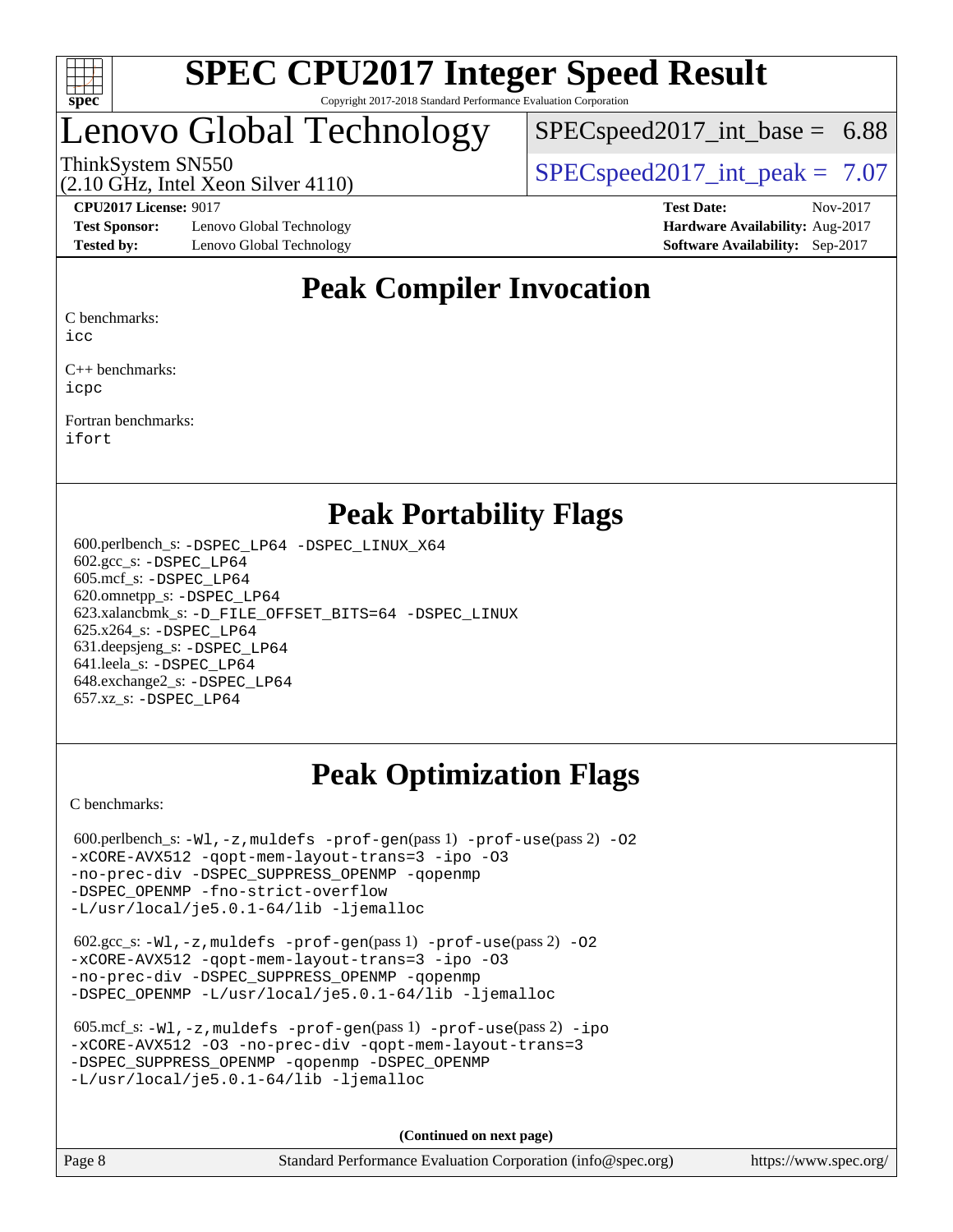

### Lenovo Global Technology

 $SPECspeed2017\_int\_base = 6.88$ 

(2.10 GHz, Intel Xeon Silver 4110)

ThinkSystem SN550  $SPEC speed2017$  int peak = 7.07

**[Test Sponsor:](http://www.spec.org/auto/cpu2017/Docs/result-fields.html#TestSponsor)** Lenovo Global Technology **[Hardware Availability:](http://www.spec.org/auto/cpu2017/Docs/result-fields.html#HardwareAvailability)** Aug-2017 **[Tested by:](http://www.spec.org/auto/cpu2017/Docs/result-fields.html#Testedby)** Lenovo Global Technology **[Software Availability:](http://www.spec.org/auto/cpu2017/Docs/result-fields.html#SoftwareAvailability)** Sep-2017

**[CPU2017 License:](http://www.spec.org/auto/cpu2017/Docs/result-fields.html#CPU2017License)** 9017 **[Test Date:](http://www.spec.org/auto/cpu2017/Docs/result-fields.html#TestDate)** Nov-2017

### **[Peak Optimization Flags \(Continued\)](http://www.spec.org/auto/cpu2017/Docs/result-fields.html#PeakOptimizationFlags)**

 625.x264\_s: [-Wl,-z,muldefs](http://www.spec.org/cpu2017/results/res2018q1/cpu2017-20180122-03025.flags.html#user_peakEXTRA_LDFLAGS625_x264_s_link_force_multiple1_b4cbdb97b34bdee9ceefcfe54f4c8ea74255f0b02a4b23e853cdb0e18eb4525ac79b5a88067c842dd0ee6996c24547a27a4b99331201badda8798ef8a743f577) [-xCORE-AVX512](http://www.spec.org/cpu2017/results/res2018q1/cpu2017-20180122-03025.flags.html#user_peakCOPTIMIZE625_x264_s_f-xCORE-AVX512) [-ipo](http://www.spec.org/cpu2017/results/res2018q1/cpu2017-20180122-03025.flags.html#user_peakCOPTIMIZE625_x264_s_f-ipo) [-O3](http://www.spec.org/cpu2017/results/res2018q1/cpu2017-20180122-03025.flags.html#user_peakCOPTIMIZE625_x264_s_f-O3) [-no-prec-div](http://www.spec.org/cpu2017/results/res2018q1/cpu2017-20180122-03025.flags.html#user_peakCOPTIMIZE625_x264_s_f-no-prec-div) [-qopt-mem-layout-trans=3](http://www.spec.org/cpu2017/results/res2018q1/cpu2017-20180122-03025.flags.html#user_peakCOPTIMIZE625_x264_s_f-qopt-mem-layout-trans_de80db37974c74b1f0e20d883f0b675c88c3b01e9d123adea9b28688d64333345fb62bc4a798493513fdb68f60282f9a726aa07f478b2f7113531aecce732043) [-qopenmp](http://www.spec.org/cpu2017/results/res2018q1/cpu2017-20180122-03025.flags.html#user_peakCOPTIMIZE625_x264_s_qopenmp_16be0c44f24f464004c6784a7acb94aca937f053568ce72f94b139a11c7c168634a55f6653758ddd83bcf7b8463e8028bb0b48b77bcddc6b78d5d95bb1df2967) [-DSPEC\\_OPENMP](http://www.spec.org/cpu2017/results/res2018q1/cpu2017-20180122-03025.flags.html#suite_peakCOPTIMIZE625_x264_s_DSPEC_OPENMP) [-L/usr/local/je5.0.1-64/lib](http://www.spec.org/cpu2017/results/res2018q1/cpu2017-20180122-03025.flags.html#user_peakEXTRA_LIBS625_x264_s_jemalloc_link_path64_4b10a636b7bce113509b17f3bd0d6226c5fb2346b9178c2d0232c14f04ab830f976640479e5c33dc2bcbbdad86ecfb6634cbbd4418746f06f368b512fced5394) [-ljemalloc](http://www.spec.org/cpu2017/results/res2018q1/cpu2017-20180122-03025.flags.html#user_peakEXTRA_LIBS625_x264_s_jemalloc_link_lib_d1249b907c500fa1c0672f44f562e3d0f79738ae9e3c4a9c376d49f265a04b9c99b167ecedbf6711b3085be911c67ff61f150a17b3472be731631ba4d0471706)

657.xz\_s: Same as 602.gcc\_s

[C++ benchmarks:](http://www.spec.org/auto/cpu2017/Docs/result-fields.html#CXXbenchmarks)

620.omnetpp\_s: $-W1$ ,-z,muldefs -prof-qen(pass 1) [-prof-use](http://www.spec.org/cpu2017/results/res2018q1/cpu2017-20180122-03025.flags.html#user_peakPASS2_CXXFLAGSPASS2_LDFLAGS620_omnetpp_s_prof_use_1a21ceae95f36a2b53c25747139a6c16ca95bd9def2a207b4f0849963b97e94f5260e30a0c64f4bb623698870e679ca08317ef8150905d41bd88c6f78df73f19)(pass 2) [-ipo](http://www.spec.org/cpu2017/results/res2018q1/cpu2017-20180122-03025.flags.html#user_peakPASS1_CXXOPTIMIZEPASS2_CXXOPTIMIZE620_omnetpp_s_f-ipo) [-xCORE-AVX512](http://www.spec.org/cpu2017/results/res2018q1/cpu2017-20180122-03025.flags.html#user_peakPASS2_CXXOPTIMIZE620_omnetpp_s_f-xCORE-AVX512) [-O3](http://www.spec.org/cpu2017/results/res2018q1/cpu2017-20180122-03025.flags.html#user_peakPASS1_CXXOPTIMIZEPASS2_CXXOPTIMIZE620_omnetpp_s_f-O3) [-no-prec-div](http://www.spec.org/cpu2017/results/res2018q1/cpu2017-20180122-03025.flags.html#user_peakPASS1_CXXOPTIMIZEPASS2_CXXOPTIMIZE620_omnetpp_s_f-no-prec-div) [-qopt-mem-layout-trans=3](http://www.spec.org/cpu2017/results/res2018q1/cpu2017-20180122-03025.flags.html#user_peakPASS1_CXXOPTIMIZEPASS2_CXXOPTIMIZE620_omnetpp_s_f-qopt-mem-layout-trans_de80db37974c74b1f0e20d883f0b675c88c3b01e9d123adea9b28688d64333345fb62bc4a798493513fdb68f60282f9a726aa07f478b2f7113531aecce732043) [-DSPEC\\_SUPPRESS\\_OPENMP](http://www.spec.org/cpu2017/results/res2018q1/cpu2017-20180122-03025.flags.html#suite_peakPASS1_CXXOPTIMIZE620_omnetpp_s_DSPEC_SUPPRESS_OPENMP) [-qopenmp](http://www.spec.org/cpu2017/results/res2018q1/cpu2017-20180122-03025.flags.html#user_peakPASS2_CXXOPTIMIZE620_omnetpp_s_qopenmp_16be0c44f24f464004c6784a7acb94aca937f053568ce72f94b139a11c7c168634a55f6653758ddd83bcf7b8463e8028bb0b48b77bcddc6b78d5d95bb1df2967) [-DSPEC\\_OPENMP](http://www.spec.org/cpu2017/results/res2018q1/cpu2017-20180122-03025.flags.html#suite_peakPASS2_CXXOPTIMIZE620_omnetpp_s_DSPEC_OPENMP) [-L/usr/local/je5.0.1-64/lib](http://www.spec.org/cpu2017/results/res2018q1/cpu2017-20180122-03025.flags.html#user_peakEXTRA_LIBS620_omnetpp_s_jemalloc_link_path64_4b10a636b7bce113509b17f3bd0d6226c5fb2346b9178c2d0232c14f04ab830f976640479e5c33dc2bcbbdad86ecfb6634cbbd4418746f06f368b512fced5394) [-ljemalloc](http://www.spec.org/cpu2017/results/res2018q1/cpu2017-20180122-03025.flags.html#user_peakEXTRA_LIBS620_omnetpp_s_jemalloc_link_lib_d1249b907c500fa1c0672f44f562e3d0f79738ae9e3c4a9c376d49f265a04b9c99b167ecedbf6711b3085be911c67ff61f150a17b3472be731631ba4d0471706)

 623.xalancbmk\_s: [-L/opt/intel/compilers\\_and\\_libraries\\_2018/linux/lib/ia32](http://www.spec.org/cpu2017/results/res2018q1/cpu2017-20180122-03025.flags.html#user_peakCXXLD623_xalancbmk_s_Enable-32bit-runtime_af243bdb1d79e4c7a4f720bf8275e627de2ecd461de63307bc14cef0633fde3cd7bb2facb32dcc8be9566045fb55d40ce2b72b725f73827aa7833441b71b9343) [-Wl,-z,muldefs](http://www.spec.org/cpu2017/results/res2018q1/cpu2017-20180122-03025.flags.html#user_peakEXTRA_LDFLAGS623_xalancbmk_s_link_force_multiple1_b4cbdb97b34bdee9ceefcfe54f4c8ea74255f0b02a4b23e853cdb0e18eb4525ac79b5a88067c842dd0ee6996c24547a27a4b99331201badda8798ef8a743f577) [-prof-gen](http://www.spec.org/cpu2017/results/res2018q1/cpu2017-20180122-03025.flags.html#user_peakPASS1_CXXFLAGSPASS1_LDFLAGS623_xalancbmk_s_prof_gen_5aa4926d6013ddb2a31985c654b3eb18169fc0c6952a63635c234f711e6e63dd76e94ad52365559451ec499a2cdb89e4dc58ba4c67ef54ca681ffbe1461d6b36)(pass 1) [-prof-use](http://www.spec.org/cpu2017/results/res2018q1/cpu2017-20180122-03025.flags.html#user_peakPASS2_CXXFLAGSPASS2_LDFLAGS623_xalancbmk_s_prof_use_1a21ceae95f36a2b53c25747139a6c16ca95bd9def2a207b4f0849963b97e94f5260e30a0c64f4bb623698870e679ca08317ef8150905d41bd88c6f78df73f19)(pass 2) [-ipo](http://www.spec.org/cpu2017/results/res2018q1/cpu2017-20180122-03025.flags.html#user_peakPASS1_CXXOPTIMIZEPASS2_CXXOPTIMIZE623_xalancbmk_s_f-ipo) [-xCORE-AVX512](http://www.spec.org/cpu2017/results/res2018q1/cpu2017-20180122-03025.flags.html#user_peakPASS2_CXXOPTIMIZE623_xalancbmk_s_f-xCORE-AVX512) [-O3](http://www.spec.org/cpu2017/results/res2018q1/cpu2017-20180122-03025.flags.html#user_peakPASS1_CXXOPTIMIZEPASS2_CXXOPTIMIZE623_xalancbmk_s_f-O3) [-no-prec-div](http://www.spec.org/cpu2017/results/res2018q1/cpu2017-20180122-03025.flags.html#user_peakPASS1_CXXOPTIMIZEPASS2_CXXOPTIMIZE623_xalancbmk_s_f-no-prec-div) [-qopt-mem-layout-trans=3](http://www.spec.org/cpu2017/results/res2018q1/cpu2017-20180122-03025.flags.html#user_peakPASS1_CXXOPTIMIZEPASS2_CXXOPTIMIZE623_xalancbmk_s_f-qopt-mem-layout-trans_de80db37974c74b1f0e20d883f0b675c88c3b01e9d123adea9b28688d64333345fb62bc4a798493513fdb68f60282f9a726aa07f478b2f7113531aecce732043) [-DSPEC\\_SUPPRESS\\_OPENMP](http://www.spec.org/cpu2017/results/res2018q1/cpu2017-20180122-03025.flags.html#suite_peakPASS1_CXXOPTIMIZE623_xalancbmk_s_DSPEC_SUPPRESS_OPENMP) [-qopenmp](http://www.spec.org/cpu2017/results/res2018q1/cpu2017-20180122-03025.flags.html#user_peakPASS2_CXXOPTIMIZE623_xalancbmk_s_qopenmp_16be0c44f24f464004c6784a7acb94aca937f053568ce72f94b139a11c7c168634a55f6653758ddd83bcf7b8463e8028bb0b48b77bcddc6b78d5d95bb1df2967) [-DSPEC\\_OPENMP](http://www.spec.org/cpu2017/results/res2018q1/cpu2017-20180122-03025.flags.html#suite_peakPASS2_CXXOPTIMIZE623_xalancbmk_s_DSPEC_OPENMP) [-L/usr/local/je5.0.1-32/lib](http://www.spec.org/cpu2017/results/res2018q1/cpu2017-20180122-03025.flags.html#user_peakEXTRA_LIBS623_xalancbmk_s_jemalloc_link_path32_e29f22e8e6c17053bbc6a0971f5a9c01a601a06bb1a59df2084b77a2fe0a2995b64fd4256feaeea39eeba3aae142e96e2b2b0a28974019c0c0c88139a84f900a) [-ljemalloc](http://www.spec.org/cpu2017/results/res2018q1/cpu2017-20180122-03025.flags.html#user_peakEXTRA_LIBS623_xalancbmk_s_jemalloc_link_lib_d1249b907c500fa1c0672f44f562e3d0f79738ae9e3c4a9c376d49f265a04b9c99b167ecedbf6711b3085be911c67ff61f150a17b3472be731631ba4d0471706)

631.deepsjeng\_s: Same as 620.omnetpp\_s

641.leela\_s: Same as 620.omnetpp\_s

[Fortran benchmarks](http://www.spec.org/auto/cpu2017/Docs/result-fields.html#Fortranbenchmarks): [-Wl,-z,muldefs](http://www.spec.org/cpu2017/results/res2018q1/cpu2017-20180122-03025.flags.html#user_FCpeak_link_force_multiple1_b4cbdb97b34bdee9ceefcfe54f4c8ea74255f0b02a4b23e853cdb0e18eb4525ac79b5a88067c842dd0ee6996c24547a27a4b99331201badda8798ef8a743f577) [-xCORE-AVX512](http://www.spec.org/cpu2017/results/res2018q1/cpu2017-20180122-03025.flags.html#user_FCpeak_f-xCORE-AVX512) [-ipo](http://www.spec.org/cpu2017/results/res2018q1/cpu2017-20180122-03025.flags.html#user_FCpeak_f-ipo) [-O3](http://www.spec.org/cpu2017/results/res2018q1/cpu2017-20180122-03025.flags.html#user_FCpeak_f-O3) [-no-prec-div](http://www.spec.org/cpu2017/results/res2018q1/cpu2017-20180122-03025.flags.html#user_FCpeak_f-no-prec-div) [-qopt-mem-layout-trans=3](http://www.spec.org/cpu2017/results/res2018q1/cpu2017-20180122-03025.flags.html#user_FCpeak_f-qopt-mem-layout-trans_de80db37974c74b1f0e20d883f0b675c88c3b01e9d123adea9b28688d64333345fb62bc4a798493513fdb68f60282f9a726aa07f478b2f7113531aecce732043) [-nostandard-realloc-lhs](http://www.spec.org/cpu2017/results/res2018q1/cpu2017-20180122-03025.flags.html#user_FCpeak_f_2003_std_realloc_82b4557e90729c0f113870c07e44d33d6f5a304b4f63d4c15d2d0f1fab99f5daaed73bdb9275d9ae411527f28b936061aa8b9c8f2d63842963b95c9dd6426b8a) [-align array32byte](http://www.spec.org/cpu2017/results/res2018q1/cpu2017-20180122-03025.flags.html#user_FCpeak_align_array32byte_b982fe038af199962ba9a80c053b8342c548c85b40b8e86eb3cc33dee0d7986a4af373ac2d51c3f7cf710a18d62fdce2948f201cd044323541f22fc0fffc51b6) [-L/usr/local/je5.0.1-64/lib](http://www.spec.org/cpu2017/results/res2018q1/cpu2017-20180122-03025.flags.html#user_FCpeak_jemalloc_link_path64_4b10a636b7bce113509b17f3bd0d6226c5fb2346b9178c2d0232c14f04ab830f976640479e5c33dc2bcbbdad86ecfb6634cbbd4418746f06f368b512fced5394) [-ljemalloc](http://www.spec.org/cpu2017/results/res2018q1/cpu2017-20180122-03025.flags.html#user_FCpeak_jemalloc_link_lib_d1249b907c500fa1c0672f44f562e3d0f79738ae9e3c4a9c376d49f265a04b9c99b167ecedbf6711b3085be911c67ff61f150a17b3472be731631ba4d0471706)

### **[Peak Other Flags](http://www.spec.org/auto/cpu2017/Docs/result-fields.html#PeakOtherFlags)**

[C benchmarks](http://www.spec.org/auto/cpu2017/Docs/result-fields.html#Cbenchmarks):  $-m64 - std= c11$  $-m64 - std= c11$ 

[C++ benchmarks \(except as noted below\):](http://www.spec.org/auto/cpu2017/Docs/result-fields.html#CXXbenchmarksexceptasnotedbelow) [-m64](http://www.spec.org/cpu2017/results/res2018q1/cpu2017-20180122-03025.flags.html#user_CXXpeak_intel_intel64_18.0_af43caccfc8ded86e7699f2159af6efc7655f51387b94da716254467f3c01020a5059329e2569e4053f409e7c9202a7efc638f7a6d1ffb3f52dea4a3e31d82ab)

623.xalancbmk\_s: [-m32](http://www.spec.org/cpu2017/results/res2018q1/cpu2017-20180122-03025.flags.html#user_peakCXXLD623_xalancbmk_s_intel_ia32_18.0_2666f1173eb60787016b673bfe1358e27016ef7649ea4884b7bc6187fd89dc221d14632e22638cde1c647a518de97358ab15d4ad098ee4e19a8b28d0c25e14bf)

[Fortran benchmarks](http://www.spec.org/auto/cpu2017/Docs/result-fields.html#Fortranbenchmarks): [-m64](http://www.spec.org/cpu2017/results/res2018q1/cpu2017-20180122-03025.flags.html#user_FCpeak_intel_intel64_18.0_af43caccfc8ded86e7699f2159af6efc7655f51387b94da716254467f3c01020a5059329e2569e4053f409e7c9202a7efc638f7a6d1ffb3f52dea4a3e31d82ab)